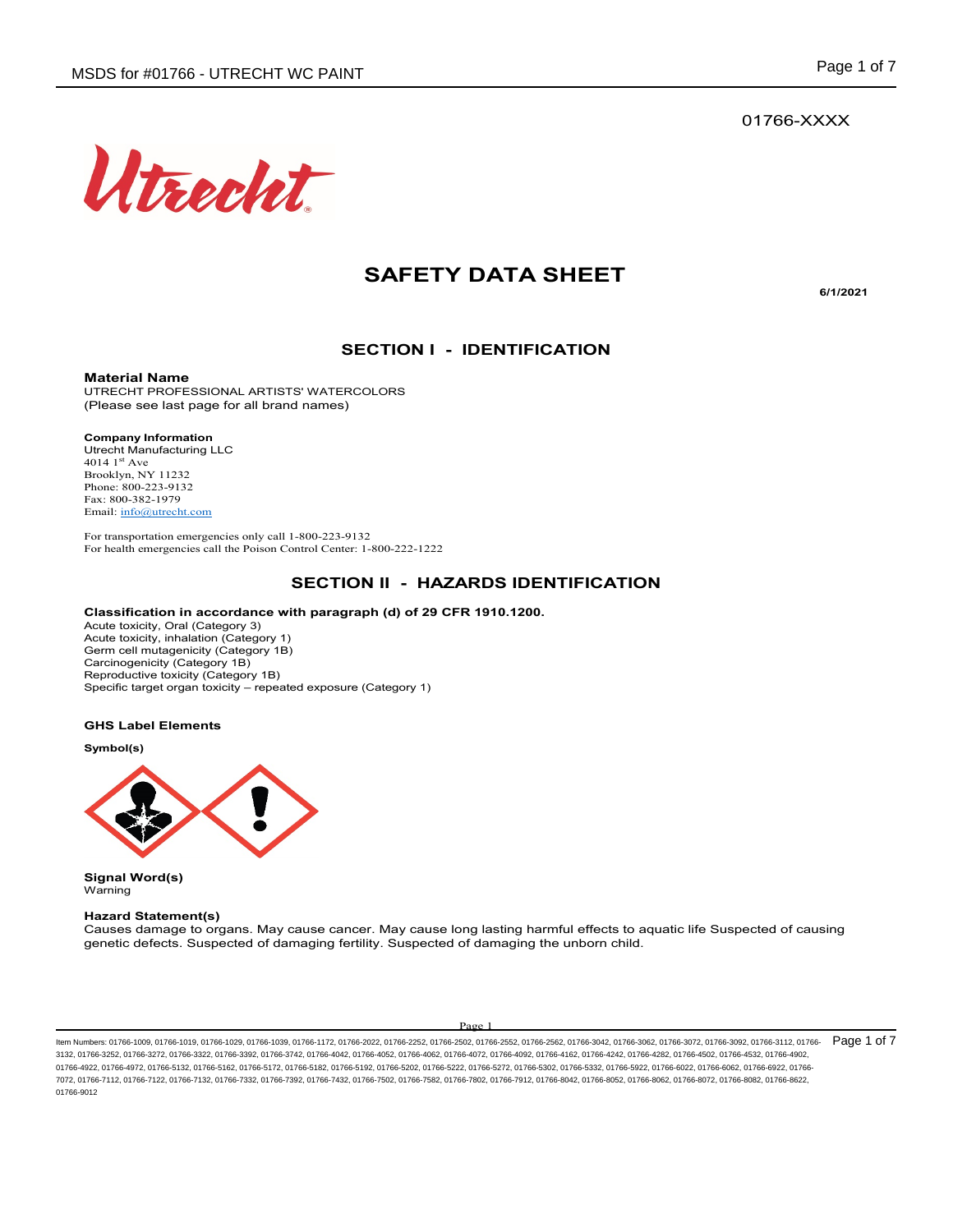H302 + H332 Harmful if swallowed or inhaled

H360 May damage fertility or the unborn child

H373 May cause damage to organs through prolonged or repeated exposure

#### **Precautionary Statement(s)**

P201 Obtain special instructions before use

P202 Do not handle until all safety precautions have been read and understood

P260 Do not breathe dust/fume/gas/mists/vapour/spray

P264 Wash skin thoroughly after handling

P270 Do not eat, drink or smoke when using this product

P271 Use only outdoors or in a well-ventilated area

P280 Wear protective gloves/protective clothing/eye protection/face protection

P301+P312+P330 IF SWALLOWED, call a POISON CONTROL CENTER/doctor if you feel unwell. Rinse mouth. P304+P340+P312 IF INHALED, remove person to fresh air and keep comfortable for breathing. call a POISON CONTROL CENTER/doctor if you feel unwell

P391 Collect spillage

P405 store locked up

P501 Dispose of contents/container to an approved waste disposal plant.

#### **Prevention**

Obtain special instructions before use. Do not handle until all safety precautions have been read and understood. Do not breathe dust/fume/gas/mist/vapours/spray. Wash hands thoroughly after handling. Do not eat, drink or smoke when using this product. Avoid release to the environment. Use personal protective equipment as required. Store locked up.

#### **Response**

Get medical advice/attention. Get medical advice/attention if you feel unwell. Collect spillage. IF exposed or concerned: Get medical advice/ attention.

# **SECTION III - HAZARDOUS INGREDIENTS**

|                              |                            | PEL/TLV | Max          |             |
|------------------------------|----------------------------|---------|--------------|-------------|
| <b>Hazardous Ingredients</b> | $CAS/EC \# \quad (MG/M\#)$ |         | % Weight NTP | <b>IARC</b> |
| <b>CADMIUM</b>               | 7440-43-9                  | 0.01    | 92933        |             |

### **SECTION IV - FIRST AID MEASURES**

FIRST AID MEASURES: NONE REQUIRED. NO ACUTE HEALTH EFFECTS EXPECTED.

#### **SECTION V - FIRE FIGHTING MEASURES**

FLASH POINT (METHOD): N/A  $\blacksquare$  AUTOIGNITION TEMPERATURE: N/A EXPLOSION LIMITS IN AIR (% BY VOLUME): NOT EXPLOSIVE EXTINGUISHING MEDIA: NO SPECIAL MEDIA REQUIRED FIRE FIGHTING PROCEDURES: NO SPECIAL FIRE FIGHTING PROCEDURES REQUIRED UNUSUAL FIRE & EXPLOSION HAZARDS: NOT COMBUSTIBLE

# **SECTION VI - ACCIDENTAL RELEASE MEASURES**

STEPS TO BE TAKEN IN CASE A MATERIAL IS SPILLED: Clean up in accordance with all applicable regulations. Absorb spillage with noncombustible, absorbent material. For waste disposal, see Section XIII

#### $D_{\alpha\alpha\beta}$

ltem Numbers: 01766-1009, 01766-1019, 01766-1029, 01766-1039, 01766-1172, 01766-2022, 01766-2522, 01766-2552, 01766-2562, 01766-3042, 01766-3062, 01766-3072, 01766-3072, 01766-3012, 01766-3012, 01766-30112, 01766-3012, 017 3132, 01766-3252, 01766-3272, 01766-3322, 01766-3392, 01766-3742, 01766-4042, 01766-4052, 01766-4062, 01766-4072, 01766-4092, 01766-4162, 01766-4242, 01766-4282, 01766-4502, 01766-4532, 01766-4902, 01766-4922, 01766-4972, 01766-5132, 01766-5162, 01766-5172, 01766-5182, 01766-5202, 01766-5222, 01766-522, 01766-5302, 01766-5332, 01766-5922, 01766-6022, 01766-6022, 01766-6922, 01766-6022, 01766-602, 01766-692, 01766-6922 7072, 01766-7112, 01766-7122, 01766-7132, 01766-7332, 01766-7392, 01766-7432, 01766-7502, 01766-7582, 01766-7802, 01766-7912, 01766-8042, 01766-8052, 01766-8062, 01766-8072, 01766-8082, 01766-8622, 01766-9012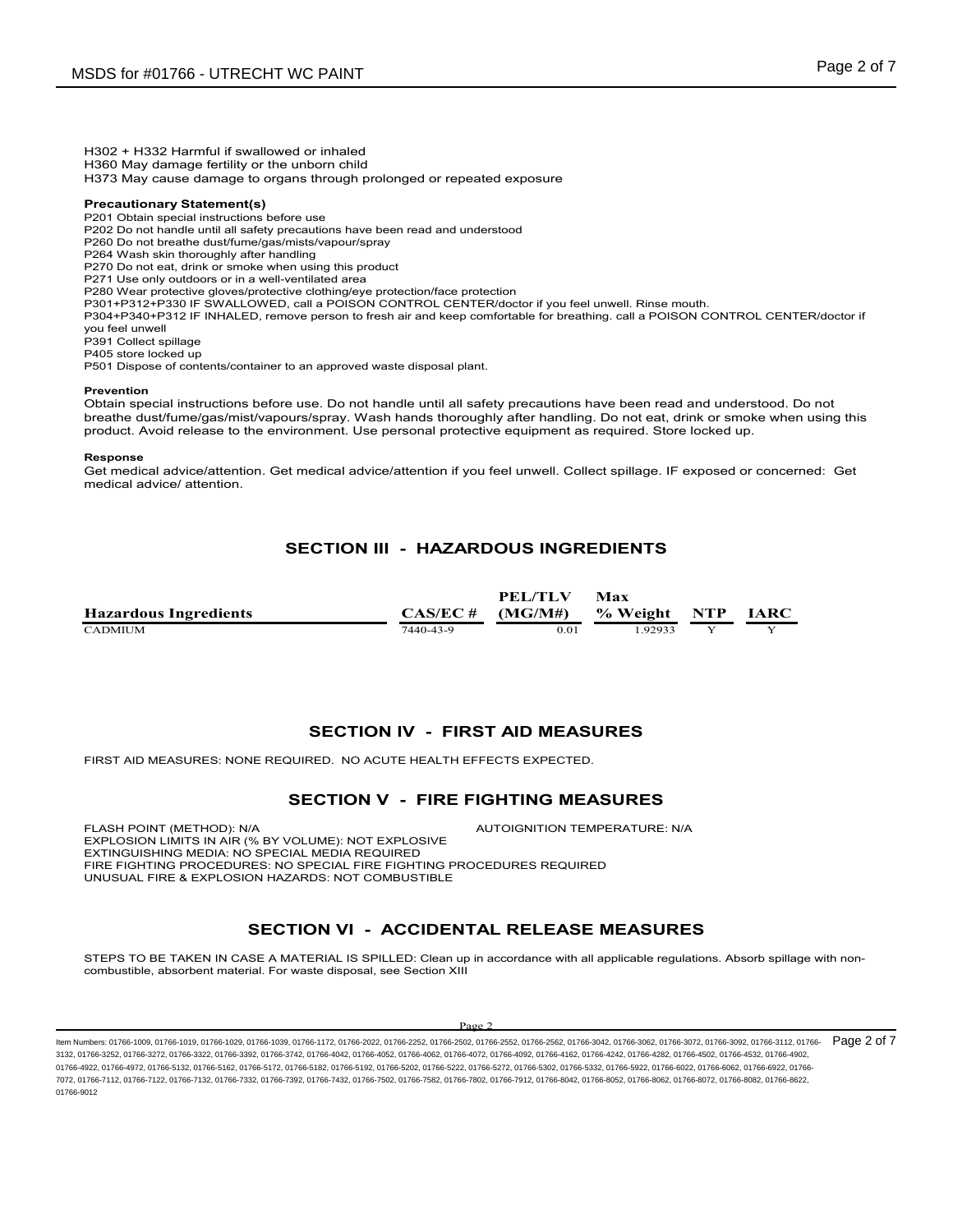### **SECTION VII - HANDLING AND STORAGE**

PRECAUTIONS TO BE TAKEN DURING STORAGE AND HANDLING: Good industrial hygiene practice requires that exposure be maintained below the TLV. This is preferably achieved through the provision of adequate ventilation. When exposure cannot be adequately controlled in this way, personal respiratory protection should be employed.

#### **SECTION VIII - EXPOSURE CONTROLS / PERSONAL PROTECTION**

RESPIRATORY PROTECTION AND SPECIAL VENTILATION REQUIREMENTS: NONE REQUIRED OTHER PROTECTIVE EQUIPMENT (GLOVES, GOGGLES, ETC): NONE REQUIRED WORK/HYGIENE PRACTICES: Do not spray apply. Workers exposed to cadmium dusts must have routine medical monitoring (see OSHA Cadmium Regulation, 29 CFR 1910.1027).

ENGINEERING CONTROLS: Not for use by children.

### **SECTION IX - PHYSICAL AND CHEMICAL PROPERTIES**

BOILING POINT: N/A<br>
VAPOR PRESSURE N/A<br>
VAPOR PRESSURE N/A SPECIFIC VAPOR DENSITY (AIR=1): N/A<br>SOLUBILITY IN WATER: N/A

FLASH POINT (METHOD): N/A<br>SPECIFIC GRAVITY: N/A REACTIVITY IN WATER: NON-REACTIVE

# **SECTION X - STABILITY AND REACTIVITY**

HAZARDOUS POLYMERIZATION PRODUCTS: N/A STABILITY: STABLE CONDITIONS TO AVOID: N/A INCOMPATIBILITY (MATERIALS TO AVOID): N/A HAZARDOUS DECOMPOSITION PRODUCTS: Carbon monoxide, carbon dioxide and smoke

# **SECTION XI - TOXICOLOGICAL INFORMATION**

ACUTE EFFECTS ASSOCIATED WITH USE OF THIS MATERIAL: MAY BE HARMFUL IF SWALLOWED. MAY BE HARMFUL BY BREATHING DUSTS OR MISTS. EXPOSURE MAY RESULT IN SHORTNESS OF BREATH, CHEST PAIN, CHEST TIGHTNESS, WHEEZING AND A COUGH. The summated LD50 is 4893.2 mg/kg.

The summated LC50 is 12088 mg/cubic meter.

This product is considered to be a known or suspected human carcinogen by NTP, IARC or OSHA (see section III)

#### **SECTION XII - ECOLOGICAL INFORMATION**

HARMFUL EFFECTS KNOWN OTHER THAN THOSE ASSOCIATED WITH SUSPENDED INERT SOLIDS IN WATER.

#### **SECTION XIII - DISPOSAL CONSIDERATIONS**

RCRA HAZARD CLASS (40 CFR 261): THIS PRODUCT IS NOT CLASSIFIED AS A HAZARDOUS WASTE. WASTE DISPOSAL METHOD: DISPOSE OF IN ACCORDANCE WITH FEDERAL, STATE AND LOCAL REGULATIONS.

#### **SECTION XIV - TRANSPORTATION INFORMATION**

U.S. DOT (49 CFR 172.101): THIS IS NOT A HAZARDOUS MATERIAL AS CLASSIFIED BY CFR 172.101.

#### Page 3

ltem Numbers: 01766-1009, 01766-1019, 01766-1029, 01766-1039, 01766-1172, 01766-2022, 01766-2522, 01766-2552, 01766-2562, 01766-3042, 01766-3062, 01766-3072, 01766-3072, 01766-3012, 01766-3012, 01766-30112, 01766-3012, 017 3132, 01766-3252, 01766-3272, 01766-3322, 01766-3392, 01766-3742, 01766-4042, 01766-4052, 01766-4062, 01766-4072, 01766-4092, 01766-4162, 01766-4242, 01766-4282, 01766-4502, 01766-4532, 01766-4902, 01766-4922, 01766-4972, 01766-5132, 01766-5162, 01766-5172, 01766-5182, 01766-5202, 01766-5222, 01766-522, 01766-5302, 01766-5332, 01766-5922, 01766-6022, 01766-6022, 01766-6922, 01766-6022, 01766-602, 01766-692, 01766-6922 7072, 01766-7112, 01766-7122, 01766-7132, 01766-7332, 01766-7392, 01766-7432, 01766-7502, 01766-7582, 01766-7802, 01766-7912, 01766-8042, 01766-8052, 01766-8062, 01766-8072, 01766-8082, 01766-8622, 01766-9012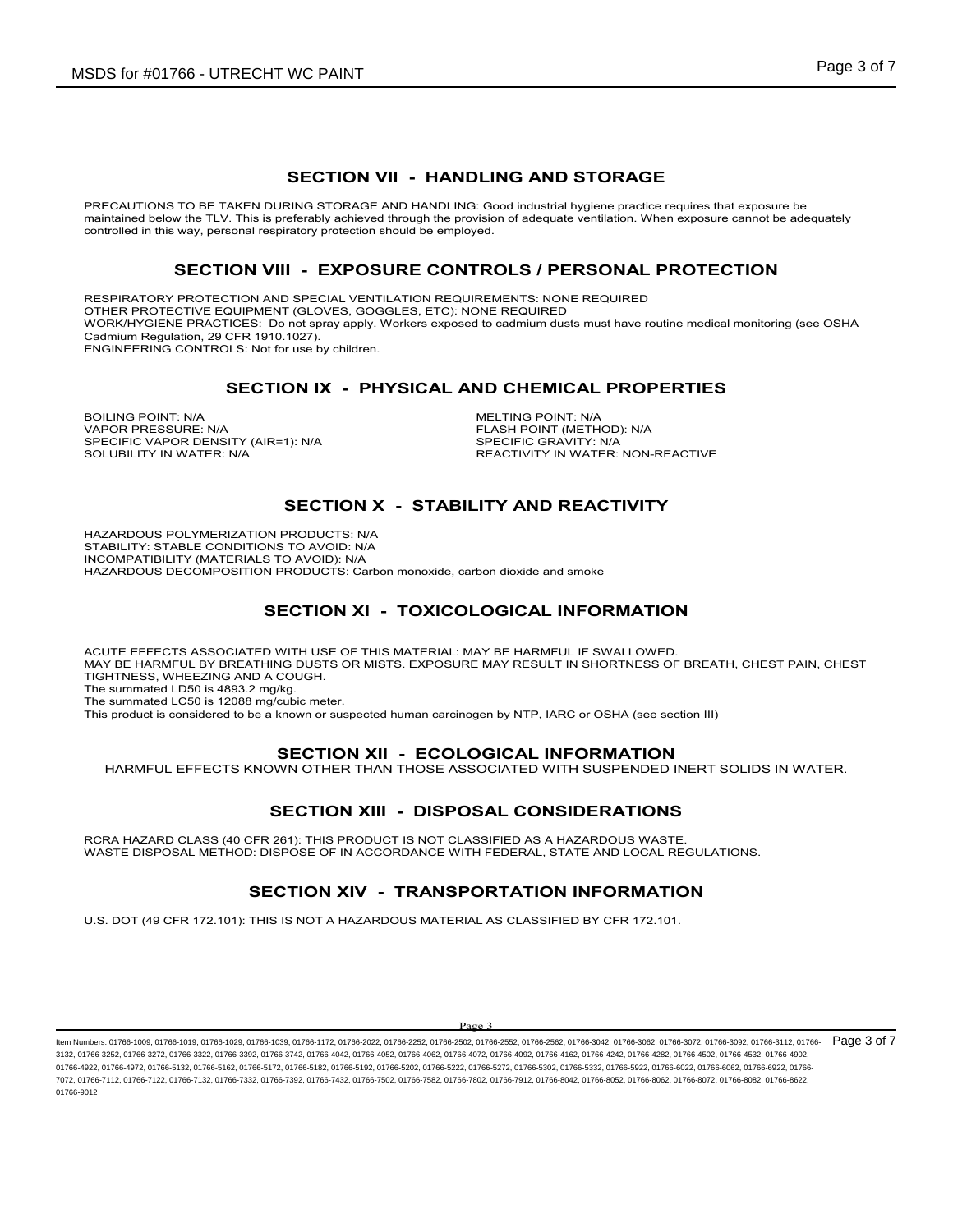# **SECTION XV - REGULATORY INFORMATION**

CONTENTS OF THIS SDS COMPLY WITH OSHA HAZARD COMMUNICATION STANDARD 29 CFR 1910.1200

EPA SARA TITLE III CHEMICAL LISTINGS: SECTION 302.4 EXTREMELY HAZARDOUS SUBSTANCES (40 CFR 355): NONE

SECTION 313 TOXIC CHEMICALS (40 CFR 372): NONE

INTERNATIONAL REGULATIONS

CANADIAN WHMIS: THIS PRODUCT IS A CONTROLLED PRODUCT UNDER CANADA'S WORKPLACE HAZARDOUS MATERIALS INFORMATION SYSTEM. IT CONTAINS THE FOLLOWING TOXIC OR HIGHLY TOXIC MATERIALS: **NONE** 

Under CPSC's consumer product regulations (16CFR1500.3 and 150014), this product has the following required acute and chronic hazard labeling:

**WARNING: MAY BE HARMFUL IF SWALLOWED. Contains: CADMIUM KEEP OUT OF REACH OF CHILDREN.** If swallowed, get prompt medical attention.

#### **SECTION XVI - OTHER INFORMATION**

Disclaimer: We believe the statements, technical information and recommendations contained herein are reliable, but they are given without warranty or guarantee of any kind. The information contained in this document applies to this specific material as supplied. It may not be valid for this material if it is used in combination with any other materials. It is the user's responsibility to satisfy oneself as to the suitability and completeness of this information for the user's own particular use.

**LAST REVISION DATE: 06/01/2021**

**Prepared by Duke OEM Toxicology**

 $\mathbf{p}_{\alpha}$ 

ltem Numbers: 01766-1009, 01766-1019, 01766-1029, 01766-1039, 01766-1172, 01766-2022, 01766-2522, 01766-2552, 01766-2552, 01766-3042, 01766-3062, 01766-3062, 01766-3072, 01766-3072, 01766-3012, 01766-30112, 01766-3012, 017 3132, 01766-3252, 01766-3272, 01766-3322, 01766-3392, 01766-3742, 01766-4042, 01766-4052, 01766-4062, 01766-4072, 01766-4092, 01766-4162, 01766-4242, 01766-4282, 01766-4502, 01766-4532, 01766-4902, 01766-4922, 01766-4972, 01766-5132, 01766-5162, 01766-5182, 01766-5192, 01766-5202, 01766-5222, 01766-522, 01766-5302, 01766-5332, 01766-5922, 01766-6022, 01766-6922, 01766-6922, 01766-6922, 01766-6022, 01766-6922, 01766-69 7072, 01766-7112, 01766-7122, 01766-7132, 01766-7332, 01766-7392, 01766-7432, 01766-7502, 01766-7582, 01766-7802, 01766-7912, 01766-8042, 01766-8052, 01766-8062, 01766-8072, 01766-8082, 01766-8622, 01766-9012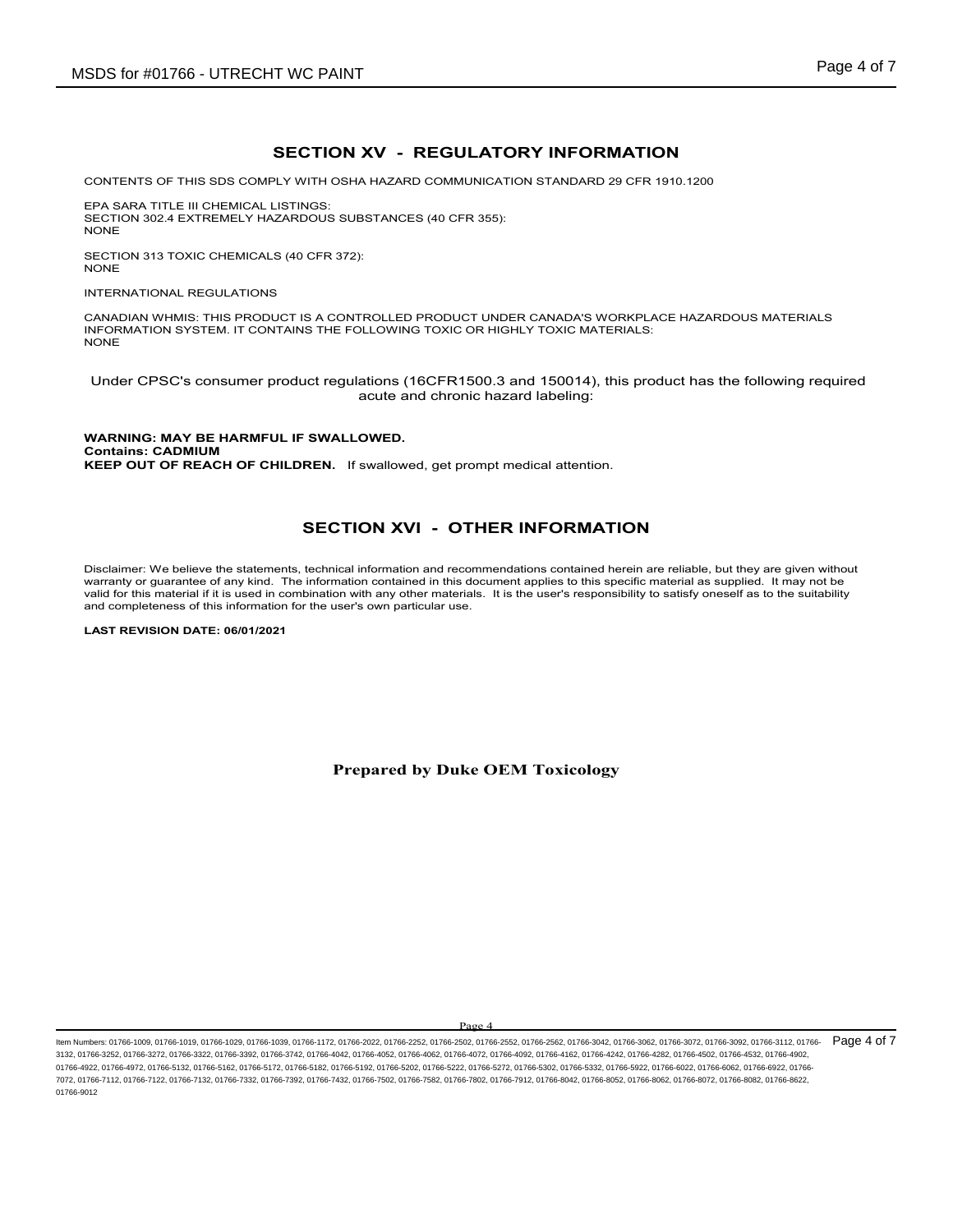#### **COLOR INFORMATION**

THIS SDS APPLIES TO THE FOLLOWING COLORS WHICH ARE ASSOCIATED WITH HAZARDOUS AND/OR NON-HAZARDOUS INGREDIENTS

| <b>Product Color</b>              | <b>SKU</b> | <b>Hazardous Ingredient</b> |
|-----------------------------------|------------|-----------------------------|
| 28000 PERINONE ORANGE             |            | (NONE)                      |
| 28002 QUINACRIDONE RED            |            | (NONE)                      |
| 28003 OUINACRIDONE MAGENTA        |            | (NONE)                      |
| 28004 QUINACRIDONE VIOLET         |            | (NONE)                      |
| 28005 VENETIAN RED                |            | (NONE)                      |
| 28006 INDIAN RED                  |            | (NONE)                      |
| 28008 DIOXAZINE PURPLE            |            | (NONE)                      |
| <b>28009 TURQUOISE GREEN</b>      |            | (NONE)                      |
| 28012 CERULEAN BLUE PURE          |            | (NONE)                      |
| 28013 MANGANESE BLUE HUE          |            | (NONE)                      |
| 28115 PERMANENT WHITE             |            | (NONE)                      |
| 28122 LEMON YELLOW                |            | (NONE)                      |
| 28123 HANSA YELLOW DEEP           |            | (NONE)                      |
| 28126 CADMIUM YELLOW LIGHT PURE   |            | (NONE)                      |
| 28128 CADMIUM YELLOW DEEP PURE    |            | (NONE)                      |
| 28129 INDIAN YELLOW               |            | (NONE)                      |
| 28133 CADMIUM ORANGE PURE         |            | (NONE)                      |
| 28143 CADMIUM RED LIGHT PURE      |            | (NONE)                      |
| 28144 CADMIUM RED MEDIUM PURE     |            | (NONE)                      |
| 28145 CADMIUM RED DEEP PURE       |            | (NONE)                      |
| 28147 ALIZARIN CRIMSON            |            | (NONE)                      |
| 28151 ULTRAMARINE BLUE            |            | (NONE)                      |
| 28154 PHTHALO BLUE                |            | (NONE)                      |
| 28155 COBALT BLUE PURE            |            | (NONE)                      |
| 28157 CERULEAN BLUE CHROMIUM PURE |            | (NONE)                      |
| 28158 PRUSSIAN BLUE               |            | (NONE)                      |
| 28159 FRENCH ULTRAMARINE          |            | (NONE)                      |
| 28161 PERMANENT GREEN LIGHT       |            | (NONE)                      |
| 28163 HOOKERS GREEN               |            | (NONE)                      |
| 28164 VIRIDIAN                    |            | (NONE)                      |
| 28166 COBALT TEAL                 |            | (NONE)                      |
| 28167 PHTHALO GREEN               |            | (NONE)                      |
| 28172 PERMANENT VIOLET            |            | (NONE)                      |
| 28181 YELLOW OCHRE                |            | (NONE)                      |
| 28183 RAW SIENNA                  |            | (NONE)                      |
| 28184 BURNT SIENNA                |            | (NONE)                      |
| 28187 RAW UMBER                   |            | (NONE)                      |
| 28188 BURNT UMBER                 |            | (NONE)                      |
| 28191 IVORY BLACK                 |            | (NONE)                      |
| 28193 PAYNES GRAY                 |            | (NONE)                      |
| 28195 NEUTRAL TINT                |            | (NONE)                      |
| 28198 LAMP BLACK                  |            | (NONE)                      |
| 28220 NAPLES YELLOW HUE           |            | (NONE)                      |
| 28227 CADMIUM YELLOW MEDIUM PURE  |            | <b>CADMIUM</b>              |
| 28235 ENGLISH YELLOW              |            | (NONE)                      |
| 28239 BURNT YELLOW                |            | (NONE)                      |
| 28245 GOLDEN EARTH                |            |                             |
| 28251 PERMANENT ALIZARIN CRIMSON  |            | (NONE)                      |
| 28256 DAVEY'S GRAY                |            | (NONE)<br>(NONE)            |
|                                   |            |                             |
| 28259 INDIGO<br>28261 OLIVE GREEN |            | (NONE)<br>(NONE)            |
| 28262 CHROMIUM GREEN              |            |                             |
|                                   |            | (NONE)                      |
| 28264 PRUSSIAN GREEN              |            | (NONE)                      |
| 28268 SAP GREEN PERMANENT         |            | (NONE)                      |
| 28269 TERRA VERTE                 |            | (NONE)                      |
| 28272 SPRING GREEN                |            | (NONE)                      |
| 28273 BUFF TITANIUM WHITE         |            | (NONE)                      |

#### Page 5

ltem Numbers: 01766-1009, 01766-1019, 01766-1029, 01766-1039, 01766-1172, 01766-2022, 01766-2522, 01766-2552, 01766-2562, 01766-3042, 01766-3062, 01766-3072, 01766-3072, 01766-3012, 01766-3012, 01766-30112, 01766-3012, 017 3132, 01766-3252, 01766-3272, 01766-3322, 01766-3392, 01766-3742, 01766-4042, 01766-4052, 01766-4062, 01766-4072, 01766-4092, 01766-4162, 01766-4242, 01766-4282, 01766-4502, 01766-4532, 01766-4902, 01766-4922, 01766-4972, 01766-5132, 01766-5162, 01766-5172, 01766-5182, 01766-5192, 01766-5202, 01766-522, 01766-5302, 01766-5332, 01766-5922, 01766-6022, 01766-6022, 01766-6922, 01766-622, 01766-602, 01766-6922, 01766-6922 7072, 01766-7112, 01766-7122, 01766-7132, 01766-7332, 01766-7392, 01766-7432, 01766-7502, 01766-7582, 01766-7802, 01766-7912, 01766-8042, 01766-8052, 01766-8062, 01766-8072, 01766-8082, 01766-8622, 01766-9012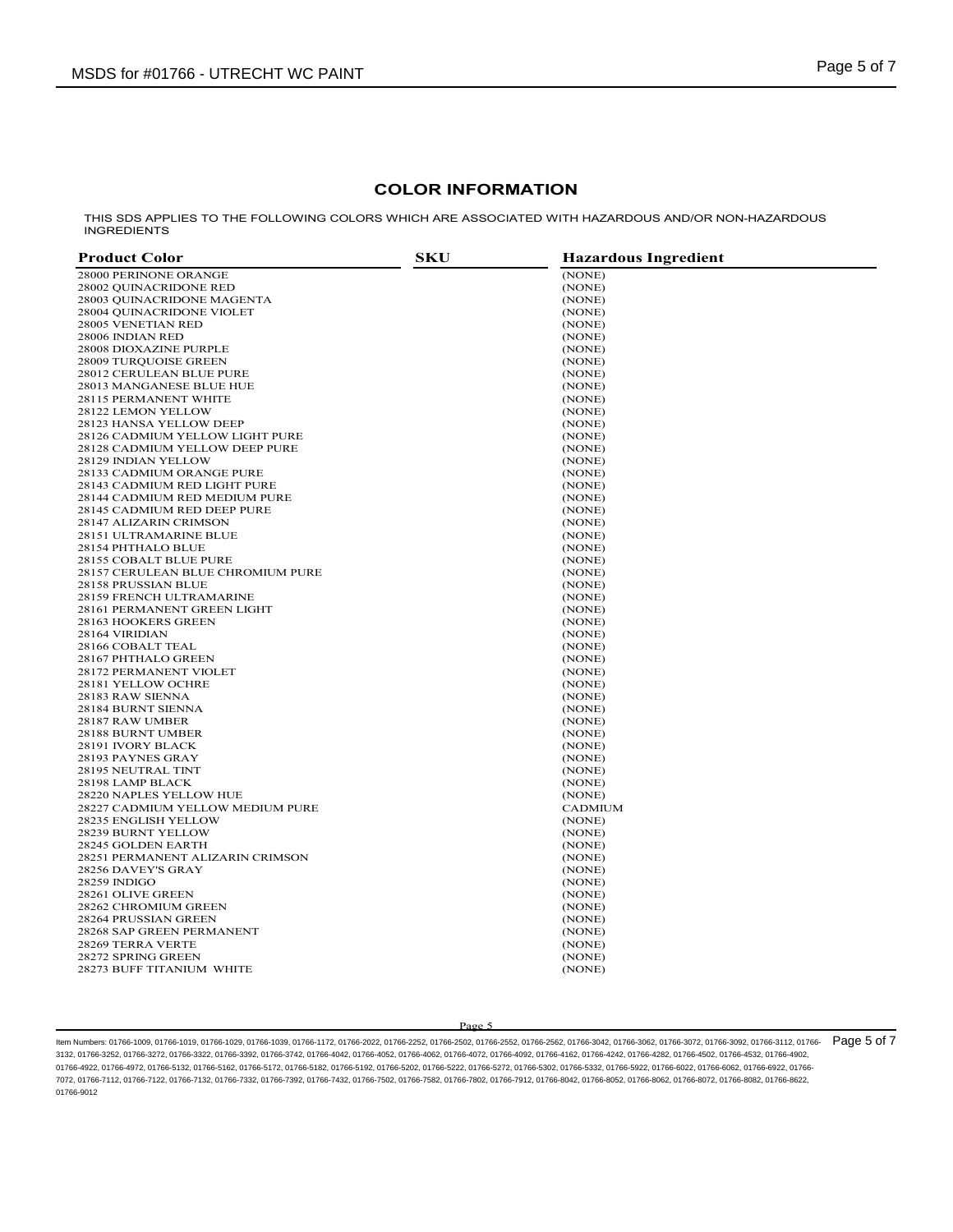| <b>Product Color</b>                | SKU | <b>Hazardous Ingredient</b> |  |
|-------------------------------------|-----|-----------------------------|--|
| 28275 INTENSE PINK                  |     | (NONE)                      |  |
| 28280 SEPIA                         |     | (NONE)                      |  |
| 70111 CADMIUM FREE LEMON            |     | (NONE)                      |  |
| 70112 CADMIUM FREE YELLOW LIGHT     |     | (NONE)                      |  |
| 70113 CADMIUM FREE YELLOW MEDIUM    |     | (NONE)                      |  |
| 70114 CADMIUM FREE YELLOW DEEP      |     | (NONE)                      |  |
| 70115 CADMIUM FREE ORANGE           |     | (NONE)                      |  |
| <b>70116 CADMIUM FREE RED LIGHT</b> |     | (NONE)                      |  |
| 70117 CADMIUM FREE RED MEDIUM       |     | (NONE)                      |  |
| 70118 CADMIUM FREE RED DEEP         |     | (NONE)                      |  |
|                                     |     |                             |  |

Page 6

ltem Numbers: 01766-1009, 01766-1019, 01766-1029, 01766-1039, 01766-1172, 01766-2022, 01766-2522, 01766-2552, 01766-2562, 01766-3042, 01766-3062, 01766-3072, 01766-3072, 01766-3012, 01766-3012, 01766-30112, 01766-3012, 017 3132, 01766-3252, 01766-3272, 01766-3322, 01766-3392, 01766-3742, 01766-4042, 01766-4052, 01766-4062, 01766-4072, 01766-4092, 01766-4162, 01766-4242, 01766-4282, 01766-4502, 01766-4532, 01766-4902, 01766-4922, 01766-4972, 01766-5132, 01766-5162, 01766-5172, 01766-5182, 01766-5192, 01766-5202, 01766-522, 01766-5302, 01766-5332, 01766-5922, 01766-6022, 01766-6022, 01766-6922, 01766-622, 01766-602, 01766-6922, 01766-6922 7072, 01766-7112, 01766-7122, 01766-7132, 01766-7332, 01766-7392, 01766-7432, 01766-7502, 01766-7582, 01766-7802, 01766-7912, 01766-8042, 01766-8052, 01766-8062, 01766-8072, 01766-8082, 01766-8622, 01766-9012